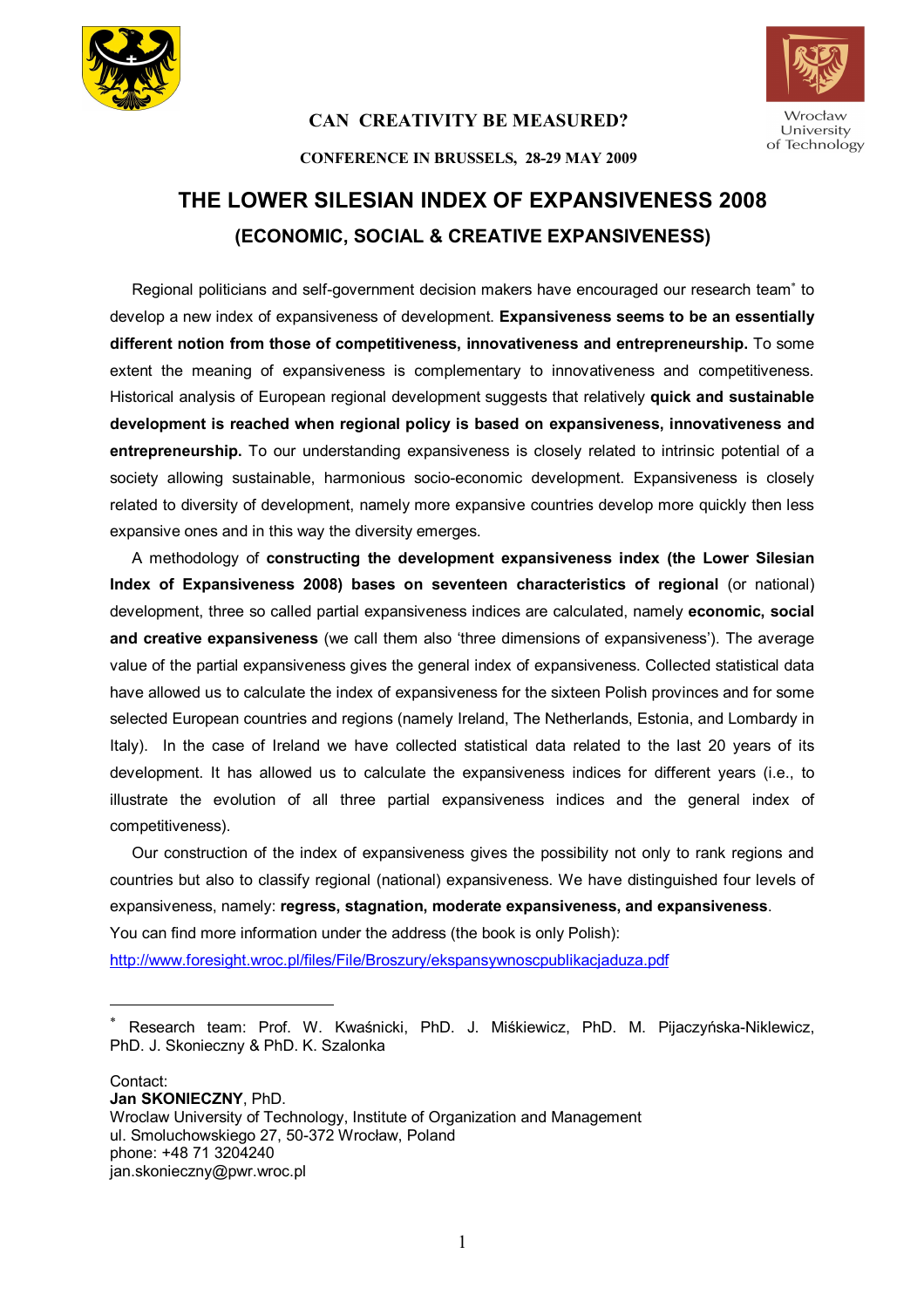## **The Lower Silesian Index of Expansiveness bases on seventeen characteristics of regional development**

#### **Economic Expansiveness**

- 1. economically active population
- 2. GDP by regions
- 3. number of firms per 1000 of inhabitants
- 4. investments per 1000 of inhabitants
- 5. productivity of employee

#### **Social Expansiveness**

- 6. consumption per capita
- 7. mortality per 1000 of birth
- 8. live birth per 1000 of inhabitants
- 9. number of new flats and houses per 1000 of inhabitants
- 10. migration netto per 1000 of inhabitants

#### **Creative Expansiveness**

- 11. number of people using hotels per 1000 of inhabitants
- 12. patent applications per 1000 of inhabitants
- 13. patents per 1000 of inhabitants
- 14. number of graduate people per 1000 of inhabitants
- 15. R&D expenditure /GDP
- 16. number of students of tertiary education with respect to number of inhabitants at age 20-24
- 17. graduate with doctoral degree per 1000 of inhabitants.

### **Index of Expansiveness for Ireland, Holland, Eastland and Lombardy (Italy)**

|                         | <b>Economic</b><br><b>Expansiveness</b> | <b>Social</b><br><b>Expansiveness</b> | <b>Creative</b><br><b>Expansiveness</b> | General<br><b>Expansiveness</b> |
|-------------------------|-----------------------------------------|---------------------------------------|-----------------------------------------|---------------------------------|
| Ireland 1990            | 0,58                                    | 0,33                                  | 0,61                                    | 0,51                            |
| Ireland 1995            | 0,66                                    | 0,49                                  | 0,65                                    | 0,60                            |
| Ireland 2000            | 0,67                                    | 0,72                                  | 0,67                                    | 0,69                            |
| Ireland 2005            | 0,56                                    | 0,81                                  | 0,67                                    | 0,68                            |
|                         |                                         |                                       |                                         |                                 |
| <b>Netherlands 1990</b> | 0,59                                    | 0,51                                  | 0,65                                    | 0,58                            |

| <b>INGLIGHATIUS 1990</b> | v,vo | v,v i | v,vJ | v,vv |
|--------------------------|------|-------|------|------|
| Netherlands 1995         | 0.61 | 0.52  | 0.65 | 0,59 |
| Netherlands 2000         | 0.64 | 0.40  | 0.66 | 0,57 |
| <b>Netherlands 2005</b>  | 0,50 | 0.49  | 0.65 | 0,55 |

| Estonia 1995 | 1.76 | 0.55 | 0.48 | 0,60 |
|--------------|------|------|------|------|
| Estonia 2000 | 0.83 | 0.55 | 0,55 | 0.64 |
| Estonia 2005 | 0,87 | 0,55 | 0,60 | 0,67 |

| Lombardy<br>(Italy) 2005 | 0,65 | 0.44                   | 0.57              | 0,55 |
|--------------------------|------|------------------------|-------------------|------|
| <b>Expansiveness</b>     |      | Moderate expansiveness | <b>Stagnation</b> |      |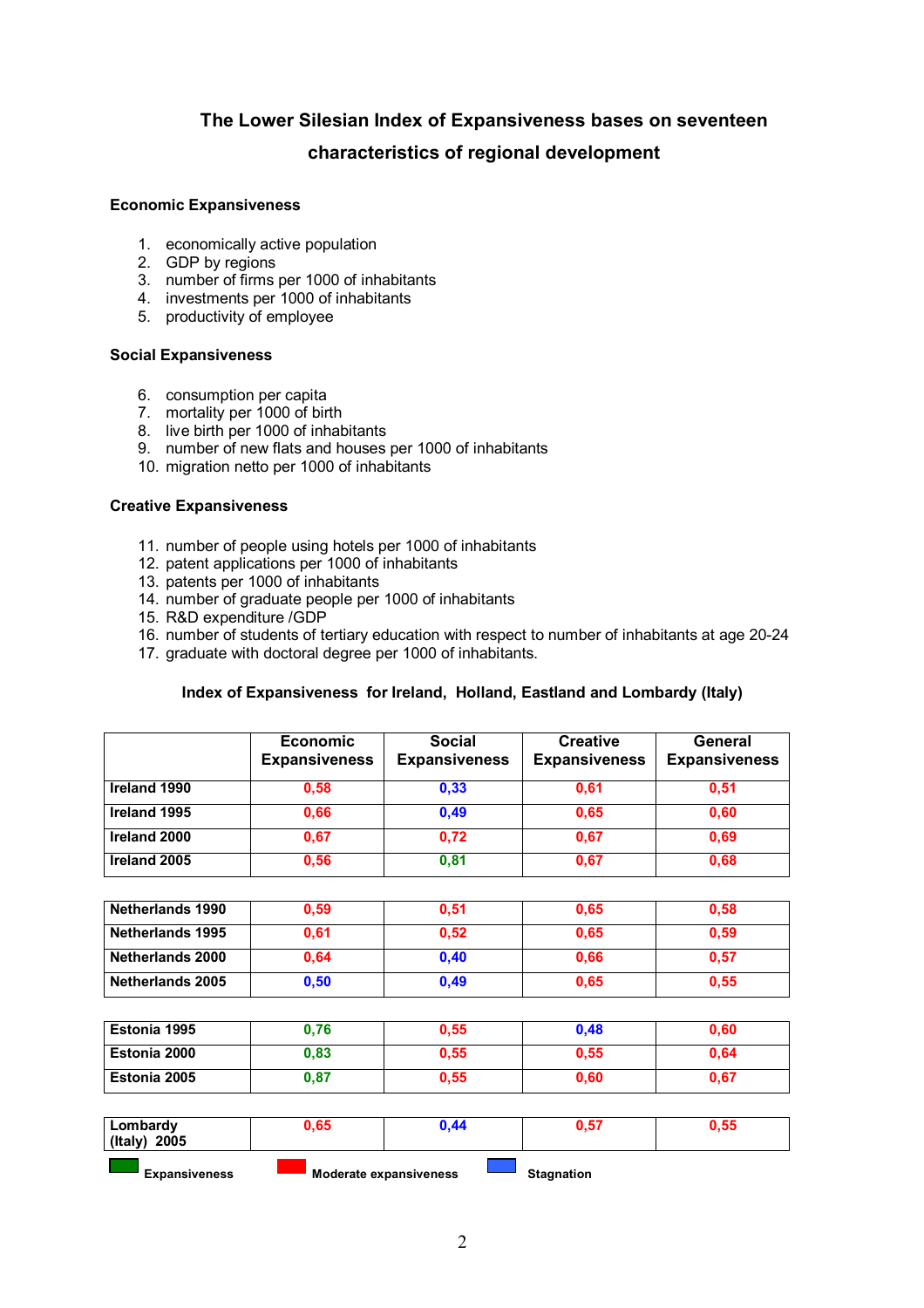#### **Index of Expansiveness for Voivodships (Poland)**





**Stagnation** 



3